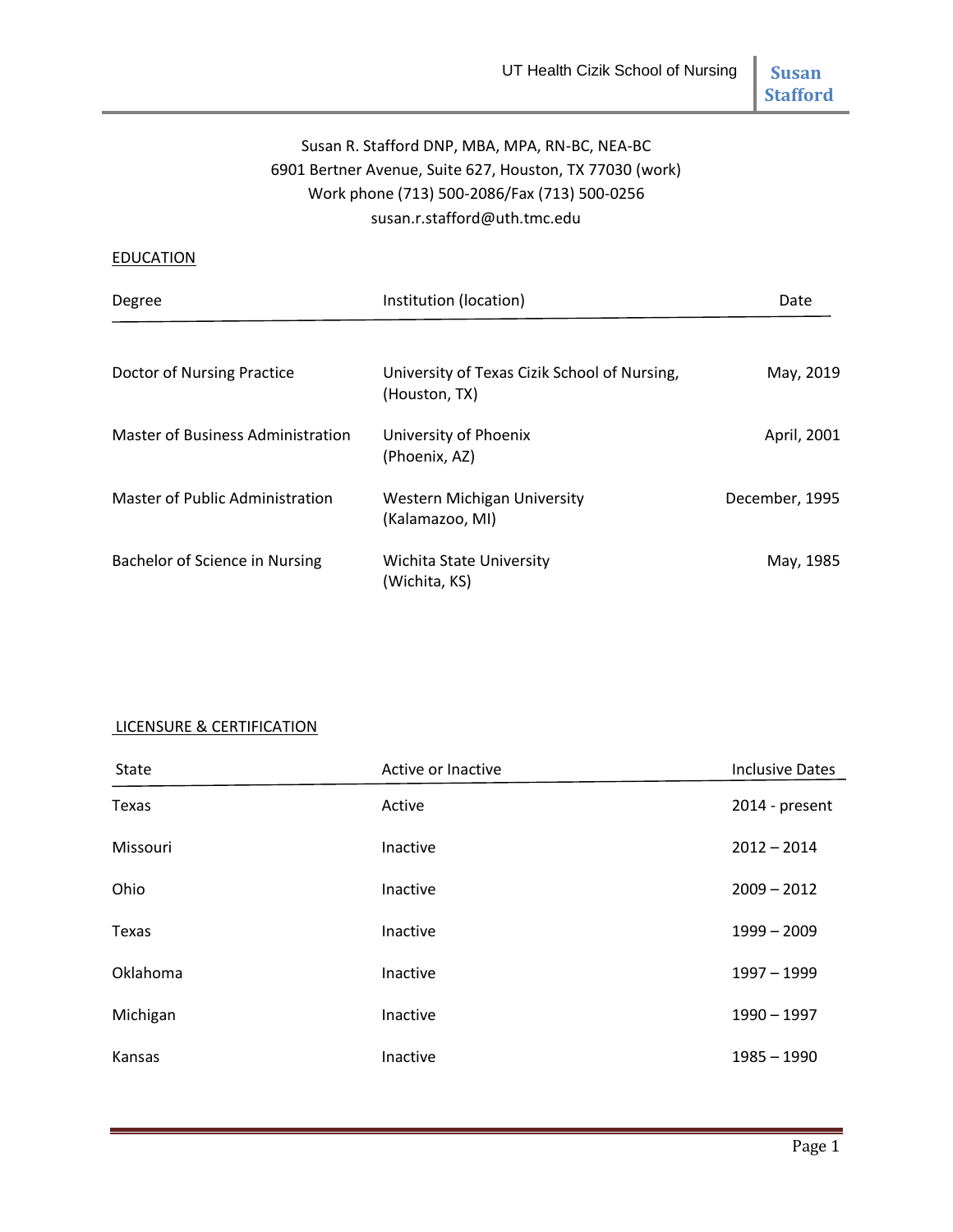| Certificate                                                                              | Certifying Body                                                            | <b>Inclusive Date</b>          |
|------------------------------------------------------------------------------------------|----------------------------------------------------------------------------|--------------------------------|
| <b>Informatics Nurse</b>                                                                 | <b>ANCC</b>                                                                | $2013$ – present               |
| <b>Nurse Executive Advanced</b>                                                          | <b>ANCC</b>                                                                | $2018$ – present               |
| <b>Nurse Executive</b>                                                                   | <b>ANCC</b>                                                                | $1996 - 2001$                  |
| PROFESSIONAL EXPERIENCE                                                                  |                                                                            |                                |
| Institution                                                                              | Position title                                                             | <b>Inclusive Dates</b>         |
| <b>Wesley Hospital</b><br>Wichita, KS                                                    | Newborn Intensive Care staff nurse                                         | 1985 - 1986                    |
| USD 259 School District<br>Wichita, KS                                                   | <b>School Nurse</b>                                                        | 1986 - 1990                    |
| Sparrow Hospital & Health System<br>Home Care & Private Duty Agency<br><b>Lansing MI</b> | <b>Home Care Nurse</b><br>Nursing & Rehabilitation Supervisor              | $1990 - 1993$                  |
| Sparrow Hospital & Health System<br>Lansing, MI                                          | Pediatric ICU/ NICU Department Manager                                     | 1993 – 1997                    |
| Michigan State University<br>East Lansing, MI                                            | <b>Adjunct Faculty</b>                                                     | 1993 - 1997                    |
| The Children's Hospital at Saint<br>Francis<br>Tulsa, OK                                 | <b>Pediatric Clinical Manager</b>                                          | 1997 - 1999                    |
| UT MD Anderson Cancer Center<br>Houston, TX                                              | <b>Pediatric Clinical Manager</b><br><b>IT Business Process Consultant</b> | $1999 - 2000$<br>$2000 - 2006$ |
| Memorial Hermann Health System<br><b>Texas Medical Center Campus</b><br>Houston, TX      | <b>Director of Clinical Informatics</b>                                    | 2006 - 2008                    |
| Memorial Hermann Health System<br>Corporate Office<br>Houston, TX                        | <b>Chief Nursing Informatics Officer</b>                                   | $2008 - 2009$                  |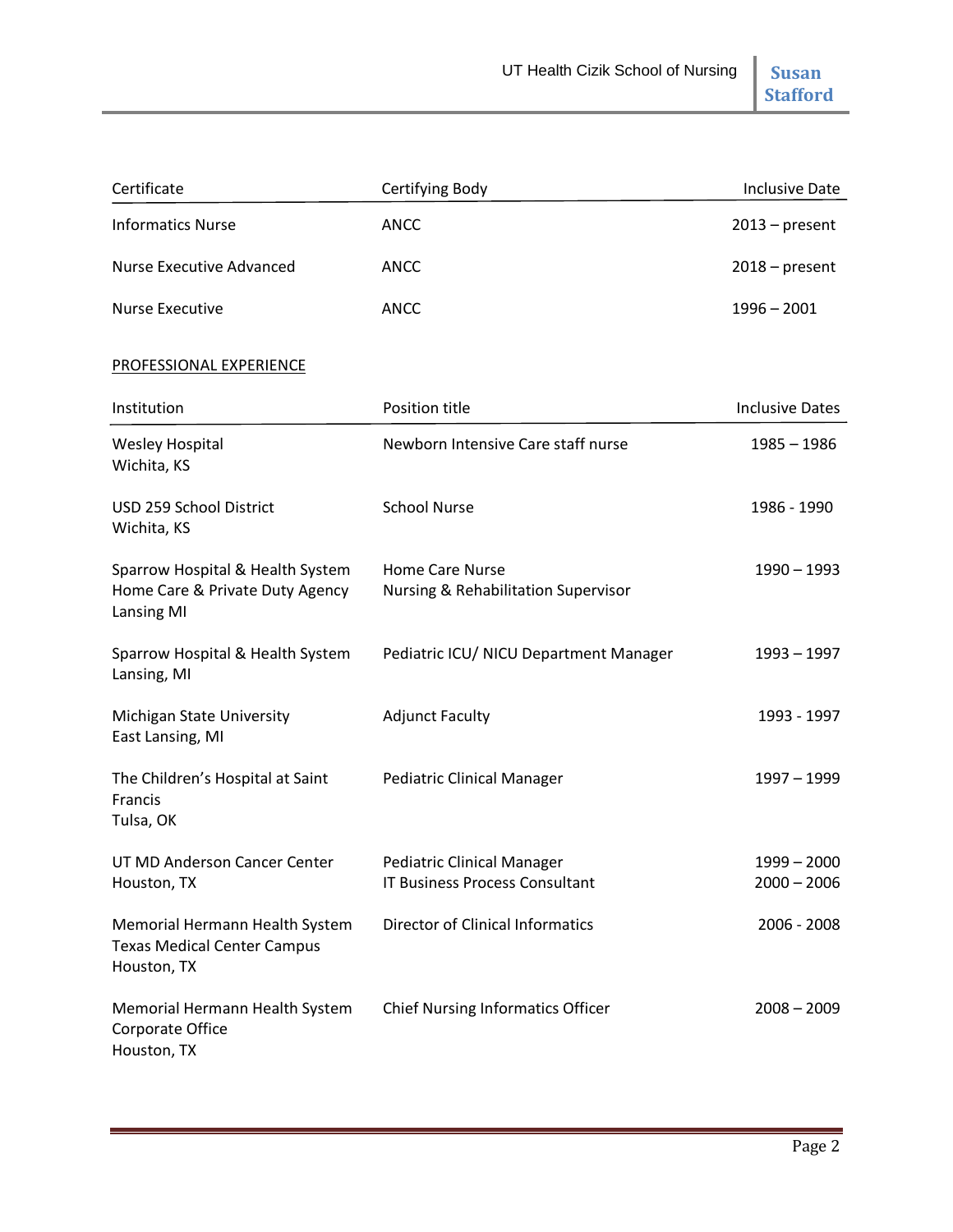|                                                     | UT Health Cizik School of Nursing                        | <b>Susan</b><br><b>Stafford</b> |
|-----------------------------------------------------|----------------------------------------------------------|---------------------------------|
| Cleveland Clinic Healthcare System<br>Cleveland, OH | Associate Chief Nursing Officer, Nursing<br>Operations   | $2009 - 2012$                   |
| Cerner Corporation, IT Works<br>Kansas City, MO     | <b>Chief Nursing Officer</b>                             | $2012 - 2014$                   |
| UT MD Anderson Cancer Center<br>Houston, TX         | Director of Nursing Informatics                          | $2014 - 2015$                   |
| UT MD Anderson Cancer Center<br>Houston, TX         | <b>Executive Director, Nursing Professional Practice</b> | $2015 - 2018$                   |
| UT MD Anderson Cancer Center<br>Houston, TX         | Chief Nursing Officer, ad interim                        | $2015 - 2016$                   |
| UT Cizik School of Nursing,<br>Houston, TX          | Assistant Professor - Clinical                           | 2019 - present                  |

### **PUBLICATIONS**

## Peer Reviewed Publications

Showalter, B.L., Cline, D., Yungclas, J., La Frentz, K., Stafford, S.R., Maresh K.J. (2017). Development of a residency program. *Clinical Journal of Oncology Nursing 21*(5), 633-636. doi. 10.1188/17.CJON.633-636

### **PRESENTATIONS**

### **International**

**Stafford, S.R**. (2016, April). *Why is Big Data Important?* Presentation at the University of Texas M.D. Anderson Cancer Center Global Academic Programs conference, São Paulo, Brazil (invited)

### Local

**Stafford, S. R**. (2019, June). *Improving perception of empowerment in acute care nurse managers.*  University of Texas Cizik School of Nursing, Houston, TX (invited)

**Stafford, S.R.** (2018, June). *The Ins and Outs of Big Data*. Presentation at the annual University of Texas Medical Branch School of Nursing Good Samaritan Conference, Galveston, TX (invited)